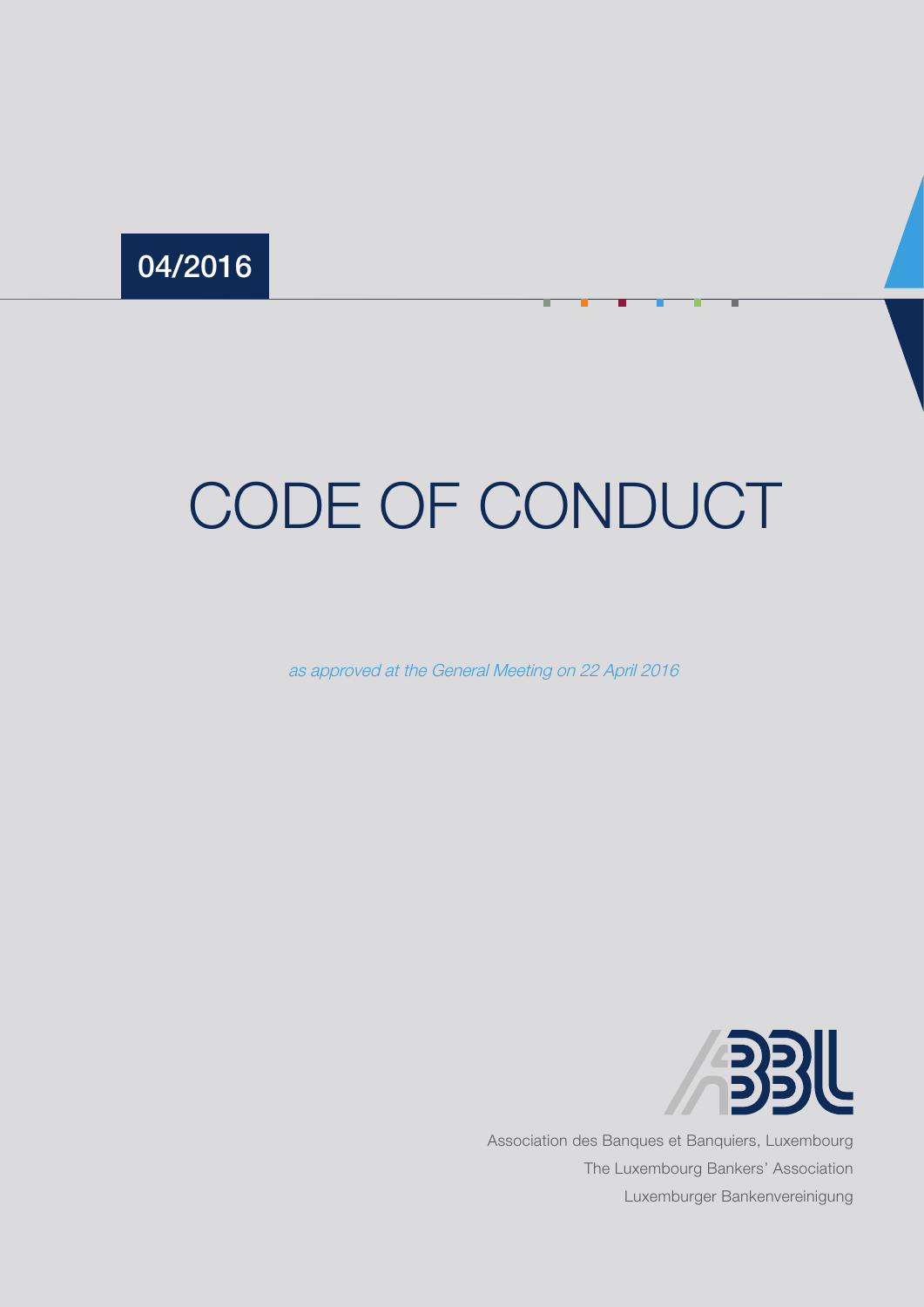*This Code reflects the resolve of all the professionals who subscribe to it to formally adopt a responsible attitude towards society in general and, more particularly, to their clients, personnel and competitors.*

*In compliance with the applicable laws and regulations and the rules laid down by the supervisory authority, and without prejudice to such other professional standards as may be applicable, financial sector professionals agree to abide by a Code of Conduct designed in particular to safeguard the good reputation of*  the institutions and of Luxembourg as a financial centre. With that aim in mind, they support the efforts made *by the authorities to develop the centre on a foundation of reliability, strength, professionalism and proficiency.*

*The rules set out in this Code of Conduct are intended for financial sector professionals who are members of the ABBL, and to guide them in the implementation of the principles of integrity and quality inherent in their professional obligations. They apply to all the activities of the professionals concerned.*

*In that spirit, this Code has been drawn up in compliance with the traditions of the sector. Each institution intends to respect the rules set out in this Code as a minimum standard and will draw up norms of ethics appropriate to its particular type of business and specific clientele.*

This text is a translation of the French version. In case of any divergence between the French and the English text, the French text shall prevail.

© ABBL - This publication may not be reproduced, either in full or in part, without the prior permission of the ABBL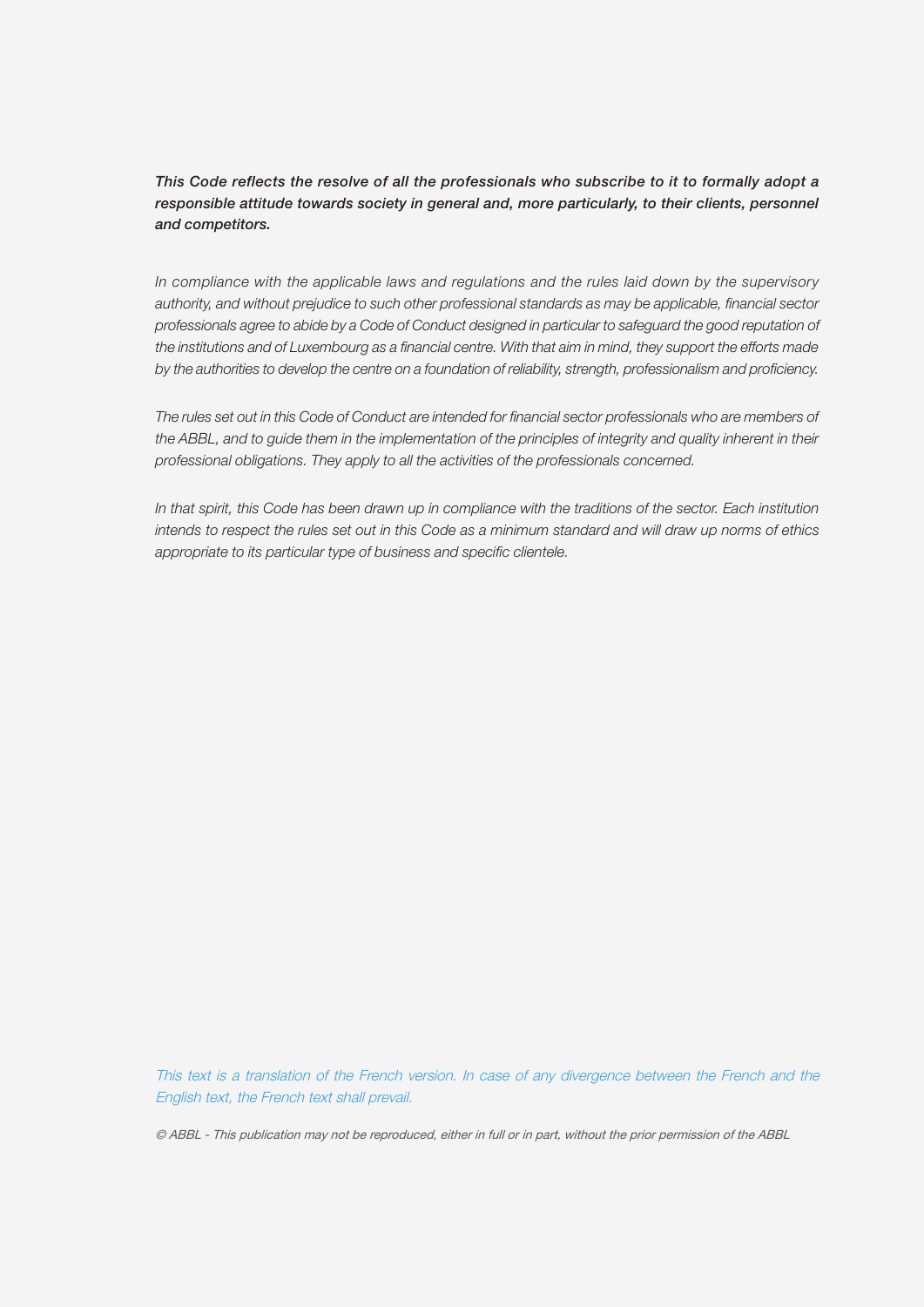The Code of Conduct sets out six basic principles

## 1<sup>ST</sup> PRINCIPI F. LOYALTY, FAIRNESS AND INTEGRITY

Professionals act with loyalty, fairness and integrity in their relations with clients, other financial sector professionals, the markets and society in general.

#### 1.1. Relations with clients

For the purposes of this Code, the term "client" means any natural or legal person, or any legal arrangement, with whom a financial sector professional enters into a business relationship, including joint account holders and holders of powers of attorney. It also covers and includes prospective clients and beneficial owners.

1.1.1. Pursuant to the legal requirements to "know your client", the relationship between a professional and his client is founded on its strictly personal nature. The opening of a business relationship involves a judgment on the client. While differentiating between clients on the basis of their own commercial policy and in compliance with the statutory provisions on tax compliance and on the prevention of money laundering and the financing of terrorism, professionals form an opinion on, and deal with, these clients without discrimination on grounds of origin, skin colour, gender, sexual orientation, family situation, age, state of health, handicaps, adherence to accepted principles of morality, political or philosophical opinions, trade union activities, ethnicity, nationality or religious creed.

1.1.2. They make sure that their personnel act honestly and with loyalty, fairness and integrity in the best interests of their clients. They ensure that their clients are given a good service in compliance with the applicable legal obligations and taking into account the particular situation of the client concerned, the client's understanding of the risks involved, and any constraints to which the client may be subject.

They ensure that their clients are provided with upto-date documentation describing, transparently and clearly, the service or product on offer, the costs and charges, the constraints, the attendant risks and the possibilities of recourse, including recourse to the regulator, and give them advance notice of any subsequent change to the relevant terms and conditions.

They make sure to set out in a comprehensible and clear manner any risks and commitments to be assumed by clients.

1.1.3. They perform their undertakings in good faith.

1.1.4. They make every effort to avoid conflicts of interest and, where such conflicts cannot be avoided, make sure that their clients are treated fairly.

1.1.5. They endeavour to listen to their clients and, if a complaint is submitted to them, do everything possible to act upon it in a diligent and objective manner.

In so doing, they put in place an efficient and transparent procedure for dealing with complaints in a reasonable and speedy manner. They inform their clients clearly and precisely of the steps needing to be taken in order to submit a complaint and of the procedure for dealing with it. They keep clients informed of the action taken in relation to complaints.

Where a situation arises that could lead to a dispute, they initially attempt to achieve an amicable settlement. If this proves impossible, they examine whether recourse to mediation is possible and desirable. In that context, their general terms and conditions, and their contracts, may include mediation clauses.

Page<sub>3</sub>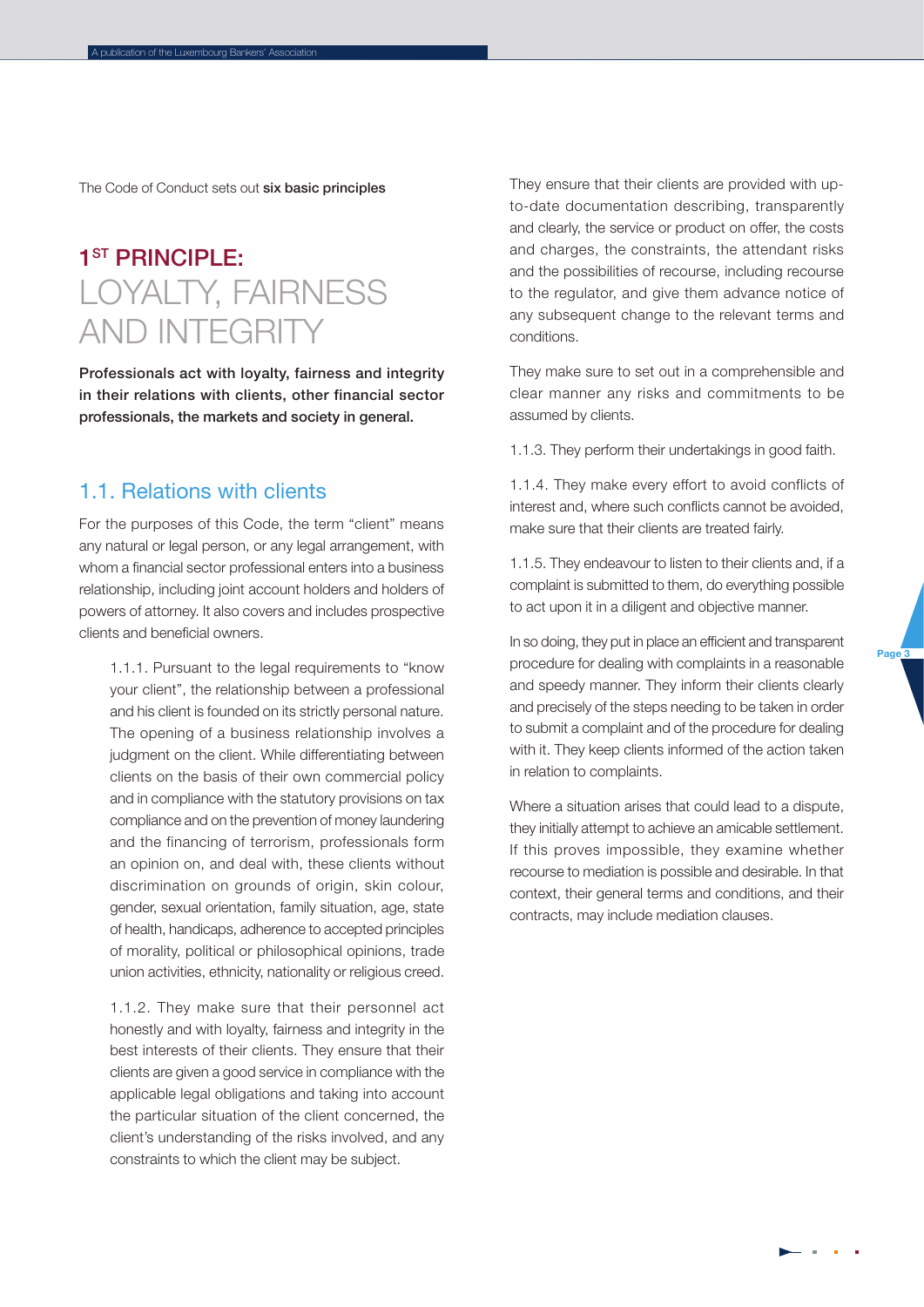### 1.2. Relations between financial sector professionals

Professionals make sure to respect the rules of true and fair competition.

1.2.1. They ensure that their advertising presents an honest and fair picture of their activities and services.

1.2.2. They do not seek to stand out from their competitors by claiming qualities which are required by law of all professionals without exception.

1.2.3. They make sure not to claim superiority or exclusivity in relation to the competition through exaggerated, insidious or denigrating advertising.

1.2.4. They do not abuse a dominant position.

1.2.5. They refrain from diverting clients from competitors for their own advantage by using means which are contrary to honest competition practices.

## 1.3. Relations with the markets

Professionals must act honestly and fairly. They make sure that they organise their activities in such a way as to preserve the integrity of the markets and to comply with the rules by which they operate.

1.3.1. They make every effort to respect the transparency and security of the different markets in accordance with the rules which govern them.

1.3.2. They put in place procedures designed to prevent any operation of insider trading or market manipulation on the part of their personnel or any participation in such operations by their clients. In particular, they maintain the confidentiality of privileged information and do not exploit or use that information for purposes other than those for which it was communicated to them.

1.3.3. When professionals operate in several different capacities, they make sure to establish a strict distinction between the functions or activities which are liable to generate conflicts of interest, by providing for separate decision-making centres. If such separation cannot be achieved, they must establish special working recommendations and organise supervision of the operations concerned. They undertake, in each case, to identify, assess and manage risks of conflicts of interest.

1.3.4. Professionals must not effect retroactive reassignment of operations which have been performed unless specific arrangements have been made in advance.

## 1.4. Relations with society in general

Professionals make every effort to behave in a socially responsible manner.

1.4.1. They make sure to integrate social, environmental and ethical issues in their policies and adopt a humane and responsible policy, both internally and in selecting their external partners and service providers.

1.4.2. They take into consideration matters of social responsibility, including in the areas of financial literacy and financial inclusion.

1.4.3. They further undertake to promote the wellbeing of their personnel, and respect the latter's rights as employees. They make sure that all their personnel behave in an ethical and responsible way.

1.4.4. They endeavour to integrate in their annual reports non-financial information concerning environmental and social issues.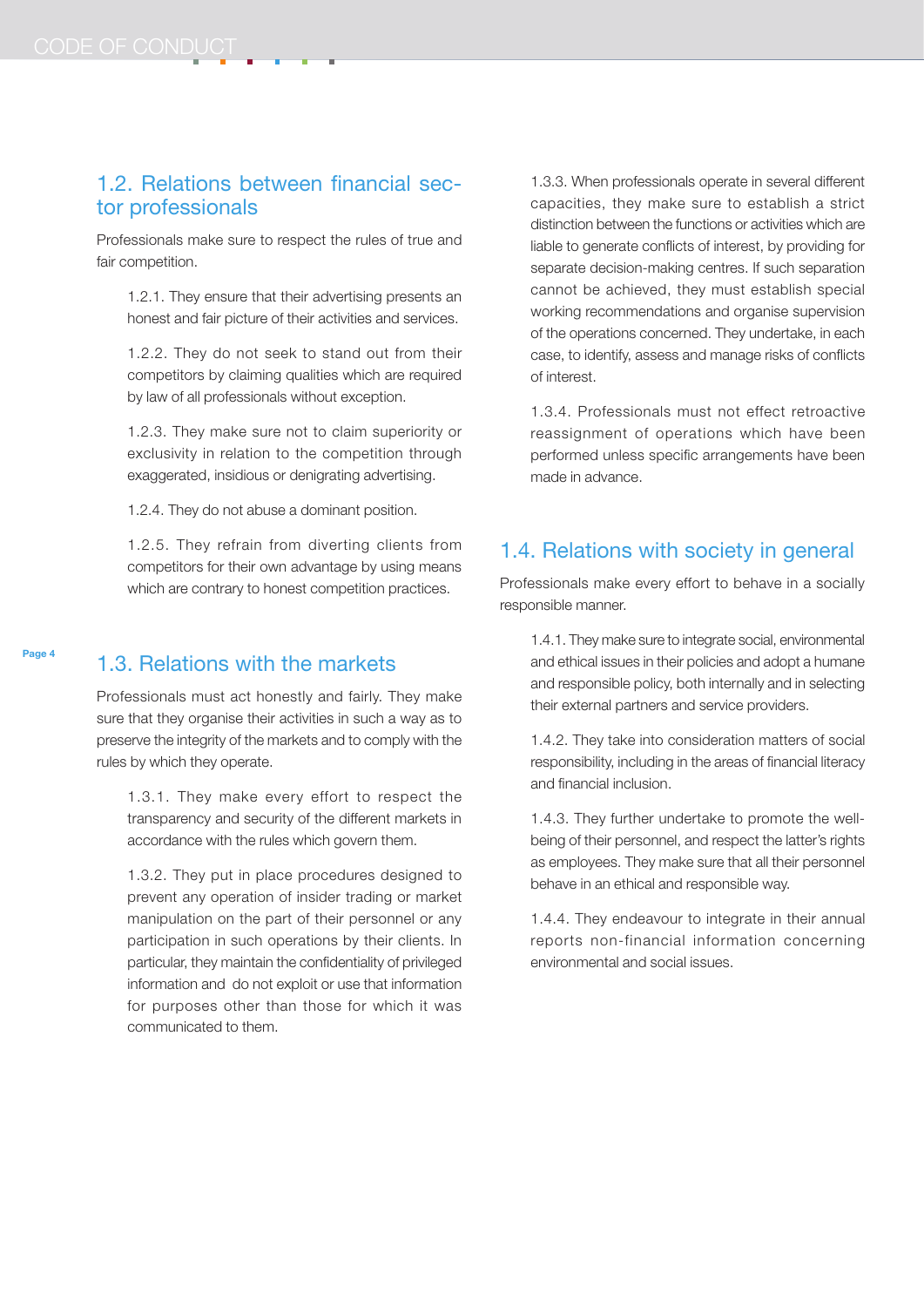## 2ND PRINCIPLE: COMPETENCE, CARE AND DILIGENCE

A publication of the Luxembourg Bankers' Association

Professionals act with diligence and care when supplying products and services. They possess the competence, resources and procedures required to implement their activities effectively.

## 2.1. Adequate resources

2.1.1. They make sure to put in place the procedures needed for proper and prompt provision of the different products and services offered by them.

2.1.2. They make sure to have available the resources necessary for the proper performance of transactions:

- **They must have an adequate internal** organisation enabling them to show and prove in detail the origin, transmission and performance of orders;
- **They must draw up accounts enabling the** transactions performed on behalf of their clients to be individually identified.

2.1.3. They set up appropriate procedures to monitor dormant accounts and unclaimed assets. In such cases, they apply the principles of loyalty, good faith, diligence and due care to the management of their clients' assets.

2.1.4. They put in place adequate and effective measures to monitor their internal systems and procedures.

2.1.5. They arrange for an adequate separation of implementing and supervisory responsibilities.

2.1.6. They put in place an objective policy for the selection of their partners and external service providers.

#### 2.2. Staff characterised by competence and probity who are treated with respect

2.2.1. Professionals put in place an objective recruitment policy with a view to having an honest, competent workforce, including as the case may be means of checking the information supplied by would-be employees. They promote diversity in their recruitment policy, avoiding any discrimination.

2.2.2. They ensure that their personnel act honestly and that they perform their job with the care and diligence required.

They endeavour to make their personnel aware of the need to respect the principles of loyalty and probity, thereby helping to maintain Luxembourg's reputation as a financial centre.

2.2.3. In order to have a competent workforce, they establish a training programme aimed at ensuring that their employees' professional and personal competencies are kept up to date. They make sure that their relevant personnel have, at all times, an adequate knowledge of the products and services on offer.

2.2.4. They provide appropriate information to their personnel on the laws, regulations and ethical rules applicable and give them appropriate training in that regard. In particular, they draw up an internal code of conduct for the attention of their personnel with a view to transposing this Code of Conduct into day-to-day practice.

2.2.5. In order to ensure a sound relationship with all parties involved outside their institution, and in particular to avoid any risk of corruption or potential conflict of interest, they establish a policy in relation to any gift, favour or advantage that may be offered or received by their personnel, including a limit on the value of any such gifts, favours or advantages.

Page<sub>5</sub>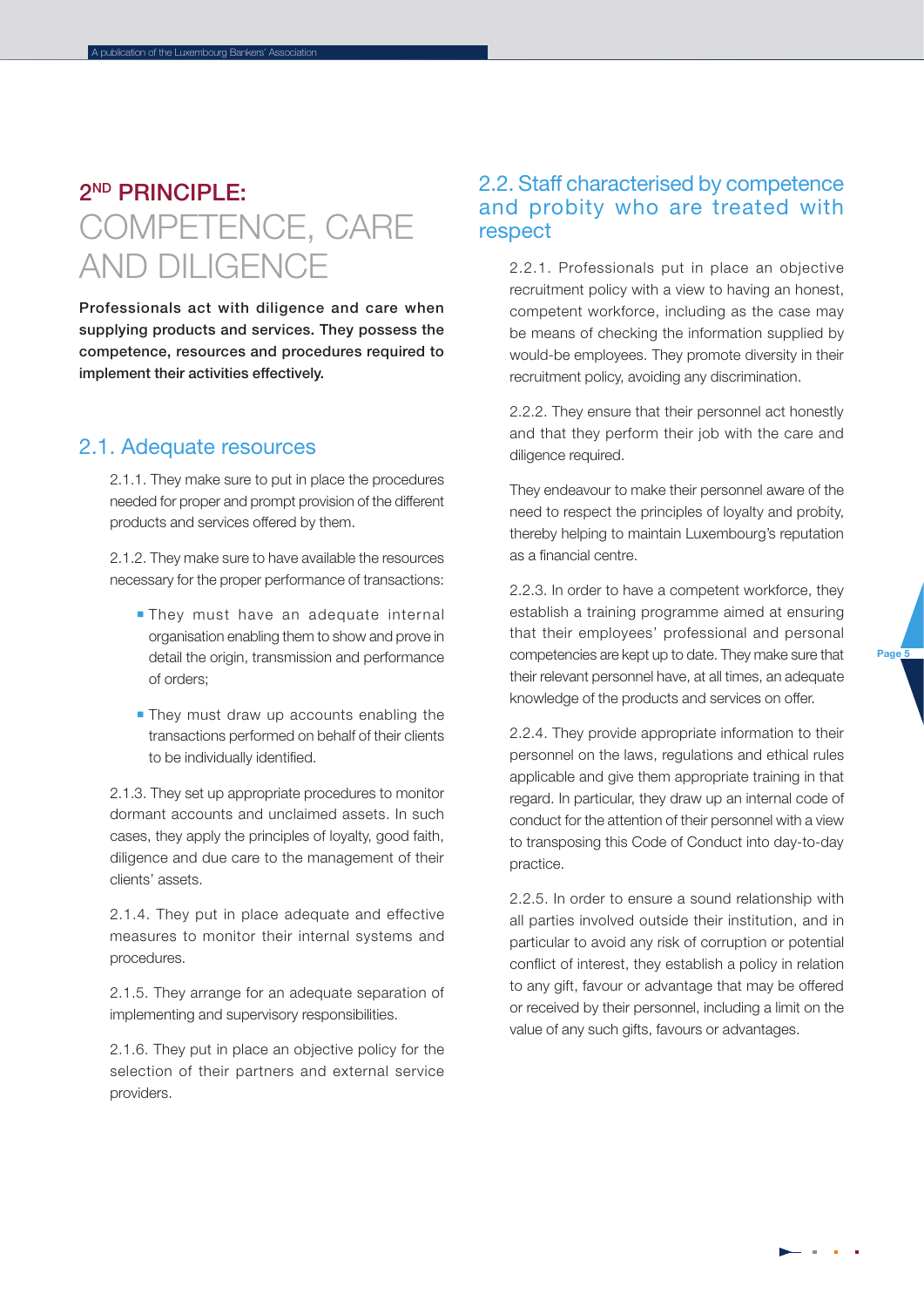2.2.6. They implement a policy for the management of external activities and mandates in which their personnel may engage that fall outside the ambit of their work for their employer. In that regard, professionals identify, and establish the framework for, particular cases in which their employees and close relations of their employees may carry on a management, leadership or administration function within a third company that could give rise to a conflict or conflicts of interest.

2.2.7. They put in place rules governing the personal transactions of their managers and personnel, accompanied by appropriate means of supervision.

2.2.8. They make sure that their employees are treated with dignity and respect and that relations between employees are likewise based on respect, trust, esteem and mutual professional support and cooperation. In that context, they ensure, in particular, the exclusion of any discriminatory behaviour.

In dealing with any complaint, they respect the principles of discretion, dignity and privacy. They put in place a procedure requiring all complaints to be dealt with impartially and within a reasonable time. No disciplinary action may be taken against any person who, in good faith, has exposed or resisted an act classifiable as discrimination or harassment or who has provided evidence in relation to any such act.

# 3RD PRINCIPLE: RESPECT FOR PRIVACY AND **CONFIDENTIALIT**

Professionals shall strictly respect the duty of confidentiality and discretion in regard both to clients and to third parties.

3.1. Information obtained by professionals and their personnel in the performance of their functions shall only be disclosed where such disclosure is provided for by law.

3.2. Professionals ensure that their internal policies set out clearly, and in detail, the obligations relating to professional secrecy.

3.3. They ensure respect for privacy and for the protection of personal data and of any other data classified by them as sensitive or confidential.

3.4. In order to protect the confidentiality of data, including in particular data concerning their clients, they take all such steps as may be necessary to ensure the security of information held.

3.5. They ensure that their personnel are made aware of the need to respect the principles of protection of personal data and of confidentiality. In particular, they put in place a framework of rules governing the way in which their personnel may communicate with the media and on social networks in relation to their work.

# 4TH PRINCIPLE: **COMPLIANCE** WITH LAWS AND REGULATIONS

Professionals comply loyally and rigorously with the letter and the spirit of the norms and rules applicable to the carrying-out of their activities.

4.1. In particular, they make sure to cooperate fully with the authorities in the exercise of their powers and in the application of the laws and regulations.

4.2. In the performance of their obligations concerning the prohibition of access to the financial system for individuals and entities who are subject to restrictive measures in the form of embargoes and sanctions, financial sector professionals have in place procedures and tools whereby transactions which are prohibited by the applicable rules can be detected and prevented from being carried out.

4.3. They take measures to prevent any use of their services for the purpose of tax avoidance, money laundering or the financing of terrorism.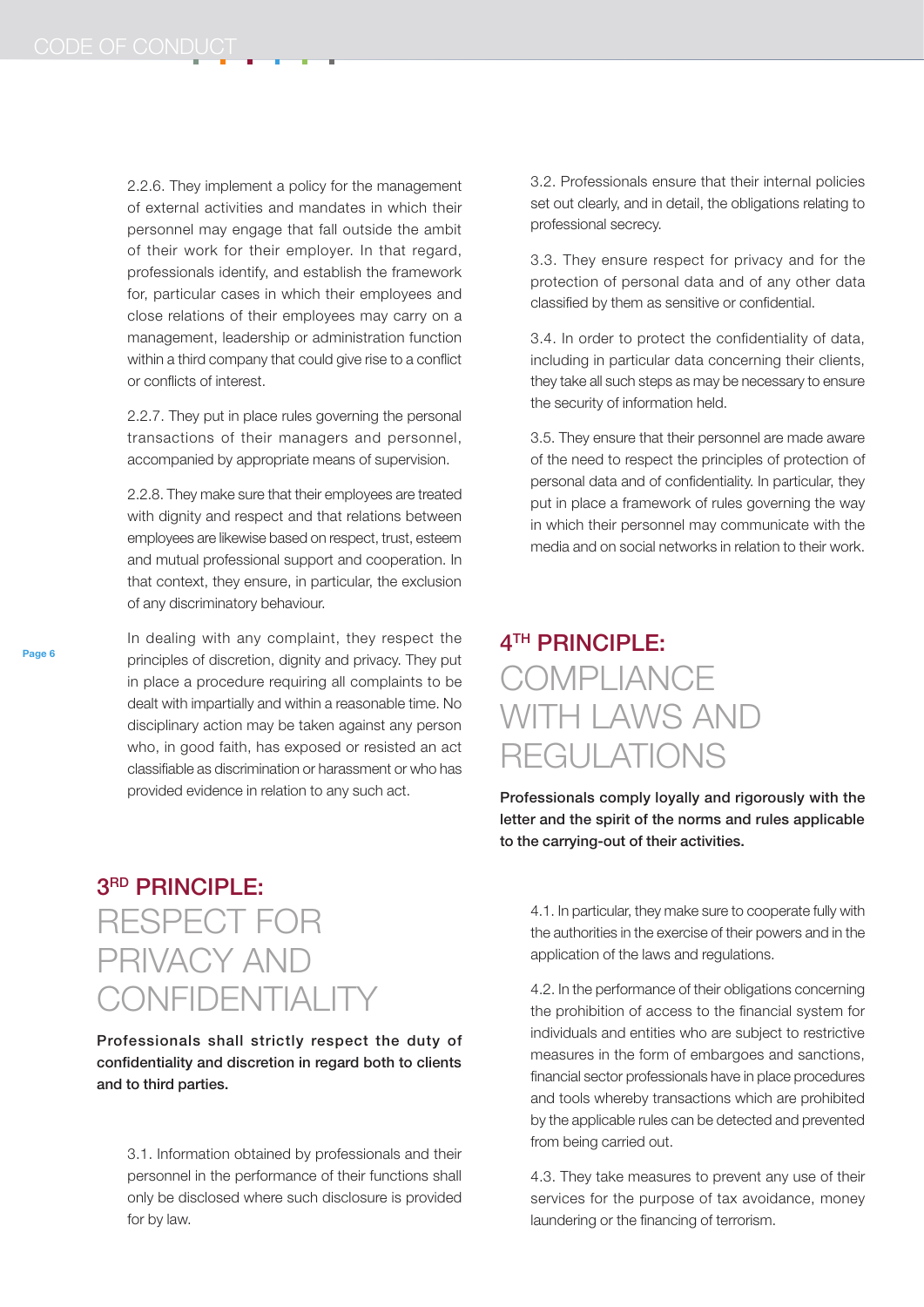# 5TH PRINCIPLE: SECURITY AND RELIABILITY

A publication of the Luxembourg Bankers' Association

Financial sector professionals make sure to protect the security of the assets entrusted to them and the reliability of the services provided by them.

5.1. They take particular care to ensure secure processing of data, inter alia by information technology methods, especially when such data are of a personal or confidential nature.

5.2. They make sure to manage the assets entrusted to them in a secure manner.

5.3. They document and retain comprehensive information on agreements reached with their clients and full details of the transactions and operations performed.

5.4. They are conscious of the issues and problems connected with fraud, including internet fraud, and make every effort to make their partners and clients aware of those issues and problems.

They have in place procedures aimed at limiting the risks of fraud. To that end, they apply physical and technical methods designed to avoid such risks, by making operations as secure as possible. They provide their personnel with training in the prevention and detection of fraud.

5.5. Commensurate with the risk resulting from their activity, they undertake to put in place adequate security measures to prevent aggression and other acts of banditry with a view to providing the fullest possible protection for their personnel, their clients and the assets of the institution.

# **6<sup>TH</sup> PRINCIPI F:** SOUND AND EFFICIENT **GOVERNANCE**

 Financial sector professionals make sure that they maintain at all times control over all their activities, and lay down internal rules in relation to central administration, internal governance and risk management, in order to ensure sound management, taking into account the nature, scale and complexity of their activities, in accordance with all relevant laws and regulations.

Professionals shall implement the principles set out in this Code of Conduct. They draw up internal procedures for the correct implementation of these principles by their personnel. For that purpose, the members of the ABBL may usefully consult documents or other publications issued in particular by the ABBL.

Anyone who breaches these rules, whether knowingly or through negligence, causes damage to his or her own profession and to the reputation of Luxembourg as a financial centre. In such cases, the ABBL may take such measures as it may deem appropriate, including, in the event of a particularly serious breach, exclusion of the member concerned.

Page 7